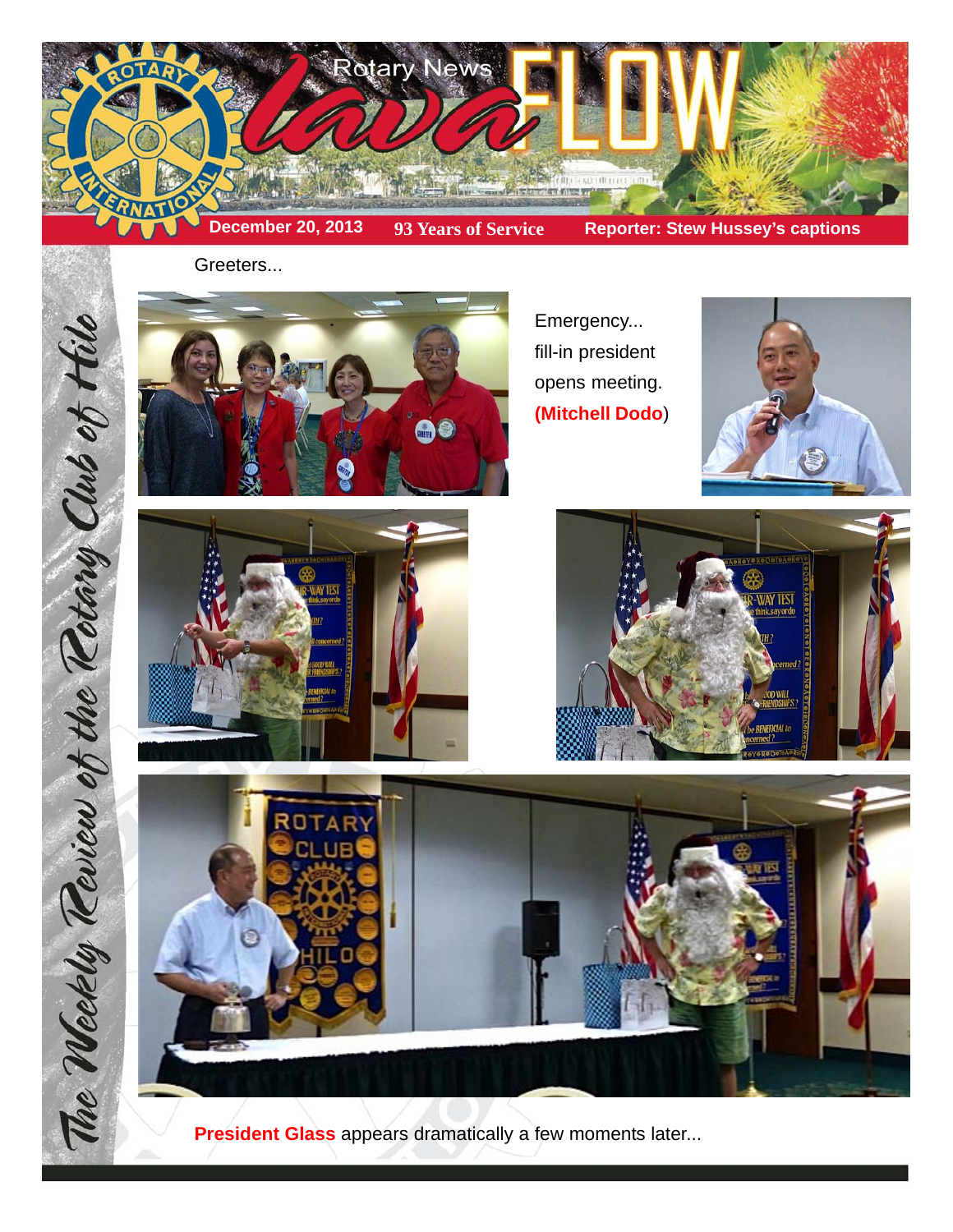## *Birthdays:*

**Marcia Sakai** December 8 **Kui Costa** December 12 **Eddie Hara** December 24 **Gay Porter** December 31

## *Club Anniversary:*

**Russ Oda** December 2, 1966 (47) **Jim Cheney** December 8, 1988 (25) **Steve Yoshida** December 11, 2009 (4) **Ted Dixon** December 19, 2003 (10) **Steve Handy** December 19, 2003 (10)

## *Wedding Anniversary:*

**Russ & Aki Oda** December 14 **Ron & Glynnis Dolan** December 22 **Wally & Malia Wong** December 22 **Robert Fox & Nina Buchanan** December 27

## *Announcements:*

- **-Fri. Dec. 27 No Meeting -Fri. Jan. 3 - No Meeting -Fri. Jan. 10 - Michael Titterton Hawaii Public Radio -Fri. Jan. 17 - Brew Fest Committee What is the committee up to??? -Fri. Jan. 24 - Guilherme "Gui" Assencio Exchange Student -Fri. Jan. 31 - Sarah Marusek The Politics of Parking**
- **-Fri. Feb. 7 -Club Assembly**

| President Elect  Richard Johnson              |  |
|-----------------------------------------------|--|
| Immediate Past President  Alan Kusunoki       |  |
|                                               |  |
|                                               |  |
|                                               |  |
| Sergeant-at-Arms  Cindy Boots                 |  |
|                                               |  |
| Public Relations  Robert Hanley               |  |
| Club Administration  Tom Brown                |  |
| Service Projects  Mitchell Dodo               |  |
| Rotary Foundations  Alan Kusunoki             |  |
|                                               |  |
| International Service  Jenny Johnson          |  |
| Community Service  Wallace Wong               |  |
|                                               |  |
| Vocational Service  Bobby Stivers-Apiki       |  |
| Hilo Rotary Club Foundation  John McVickar    |  |
| Hawaii Rotary Youth Foundation  Mitchell Dodo |  |
| The Rotary Foundation  Alan Kusunoki          |  |
|                                               |  |
|                                               |  |
|                                               |  |
| Lava Flow Editor  Tammy Silva                 |  |



**Helene T.** delivers seasonal message **Gene T.** introduces guests







**Helene T.** introduces her guest (?) **Rand M.** introduces exchange student **"Gui"**.



Chief punster, **Russ O.** celebrated their 6oth+ wedding anniversary with wife **Aki**.



Reindeer helpers, **Cindy B**. and **Susan M.** help santa pass out those beautiful goodies.



**Gay P.** REALLY felt the season, giving record amounts to various foundations